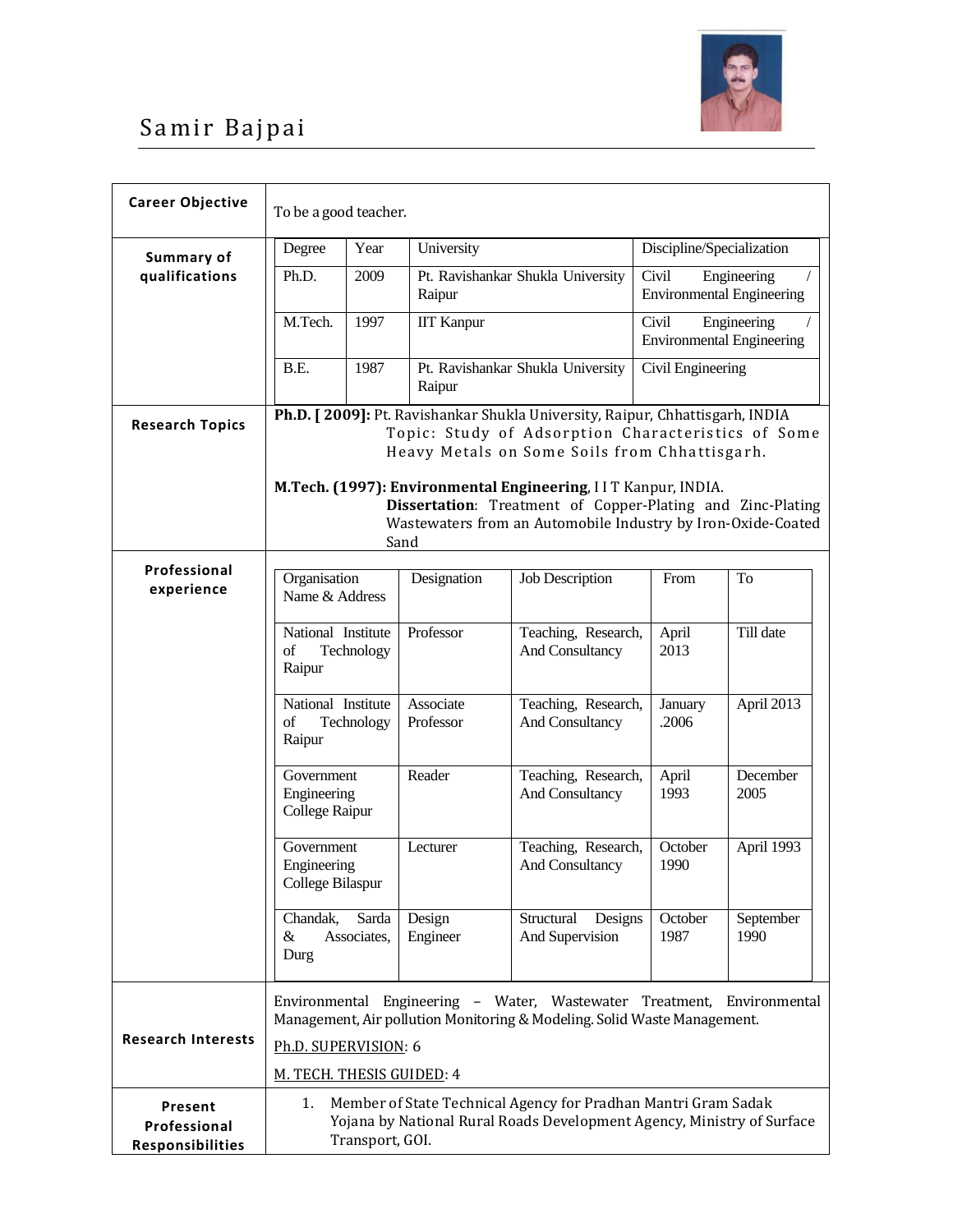|                                        | Member of State Technical Agency for National Rural Water Supply<br>2.<br>Scheme, Ministry of Rural Development, GOI.<br>Member of Expert Advisory Committee for Qualitative Improvement in<br>3.<br>Urban Water Supply Scheme Implemented by PHE Dept. of Govt. of<br>Chhattisgarh.<br>Expert Member, City Technical Advisory Group for Jawaharlal Nehru<br>4.<br>Urban Renewal Mission.<br>Member, Chhattisgarh State Committee, Chhattisgarh State Centre of<br>5.<br>Institution of Engineers (I).<br>Expert Member for Evaluation of Research Project Proposals,<br>6.<br>Chhattisgarh Council of Science & Technology, Raipur.<br>Expert Member for Evaluation of Research Project Proposals, Ministry of<br>7.<br>Environment & Forest, Govt. of India.<br>Member, Interview Panels of several Engineering Colleges for selection of<br>8. |                                                                                                                                                                                                                                                                                                         |                     |                      |               |  |
|----------------------------------------|---------------------------------------------------------------------------------------------------------------------------------------------------------------------------------------------------------------------------------------------------------------------------------------------------------------------------------------------------------------------------------------------------------------------------------------------------------------------------------------------------------------------------------------------------------------------------------------------------------------------------------------------------------------------------------------------------------------------------------------------------------------------------------------------------------------------------------------------------|---------------------------------------------------------------------------------------------------------------------------------------------------------------------------------------------------------------------------------------------------------------------------------------------------------|---------------------|----------------------|---------------|--|
|                                        | faculty.                                                                                                                                                                                                                                                                                                                                                                                                                                                                                                                                                                                                                                                                                                                                                                                                                                          |                                                                                                                                                                                                                                                                                                         |                     |                      |               |  |
|                                        | Member, Expert Panel for Interviews, Staff Selection Commission Raipur.<br>9.<br>10. Head, Training & Placement, NIT Raipur since 1997.                                                                                                                                                                                                                                                                                                                                                                                                                                                                                                                                                                                                                                                                                                           |                                                                                                                                                                                                                                                                                                         |                     |                      |               |  |
|                                        | 11. Head, Humanities & Social Sciences                                                                                                                                                                                                                                                                                                                                                                                                                                                                                                                                                                                                                                                                                                                                                                                                            |                                                                                                                                                                                                                                                                                                         |                     |                      |               |  |
|                                        | 12. Prof in charge Environmental Engineering Lab<br>13. Prof in charge "We Care - Go Green Club"                                                                                                                                                                                                                                                                                                                                                                                                                                                                                                                                                                                                                                                                                                                                                  |                                                                                                                                                                                                                                                                                                         |                     |                      |               |  |
|                                        |                                                                                                                                                                                                                                                                                                                                                                                                                                                                                                                                                                                                                                                                                                                                                                                                                                                   | 14. Nodal Officer for "Unnat Bharat Abhiyan".                                                                                                                                                                                                                                                           |                     |                      |               |  |
|                                        | S.                                                                                                                                                                                                                                                                                                                                                                                                                                                                                                                                                                                                                                                                                                                                                                                                                                                | <b>Title of Project</b>                                                                                                                                                                                                                                                                                 | <b>Sponsored by</b> | <b>Amount</b>        | <b>Status</b> |  |
| <b>Research Project</b>                | No.<br>1.                                                                                                                                                                                                                                                                                                                                                                                                                                                                                                                                                                                                                                                                                                                                                                                                                                         | Air Pollution Monitoring in<br>Chhattisgarh Region                                                                                                                                                                                                                                                      | AICTE - TAPTEC      | Rs.<br>15.00<br>Lakh | Completed     |  |
| <b>Recent Research</b><br>Contribution | International journal papers:<br>٠<br>2015-16                                                                                                                                                                                                                                                                                                                                                                                                                                                                                                                                                                                                                                                                                                                                                                                                     |                                                                                                                                                                                                                                                                                                         |                     |                      |               |  |
|                                        | 1. Kruti B. Jethwa and Dr. Samir Bajpai. (2015) "Phosphorous Retention in<br>Constructed Wetlands: A Review on Development and Research".<br>International Journal for Scientific Research & Development  Vol. 3, Issue 04,<br>2015   ISSN (online): 2321-0613                                                                                                                                                                                                                                                                                                                                                                                                                                                                                                                                                                                    |                                                                                                                                                                                                                                                                                                         |                     |                      |               |  |
|                                        | 2. Tiwari M. K., Bajpai S., Dewangan U. K., and Tamrakar R. K. (2015) "Suitability of<br>leaching test methods for fly ash and slag: A review". Journal of Radiation<br>Research and Applied Sciences, Volume 8, Issue 4, pp 523-537                                                                                                                                                                                                                                                                                                                                                                                                                                                                                                                                                                                                              |                                                                                                                                                                                                                                                                                                         |                     |                      |               |  |
|                                        | 3. Tiwari M. K., Bajpai S., and Dewangan U. K. (2015) "An Analytical Study of Heavy<br>Metal Concentration in Soil of an Industrial Region of Chhattisgarh, central<br>India". International Journal of Scientific and Research Publications, Volume 5,<br>Issue 7, pp 1-5                                                                                                                                                                                                                                                                                                                                                                                                                                                                                                                                                                        |                                                                                                                                                                                                                                                                                                         |                     |                      |               |  |
|                                        |                                                                                                                                                                                                                                                                                                                                                                                                                                                                                                                                                                                                                                                                                                                                                                                                                                                   | 4. Tiwari M. K., Bajpai S., Dewangan U. K., and Tamrakar R. K. (2015) "Assessment<br>of heavy metal concentrations in surface water sources in an industrial region of<br>central India". Karbala International Journal of Modern Science, Volume 1, Issue<br>1, Pages 9-14                             |                     |                      |               |  |
|                                        |                                                                                                                                                                                                                                                                                                                                                                                                                                                                                                                                                                                                                                                                                                                                                                                                                                                   | 2014-15                                                                                                                                                                                                                                                                                                 |                     |                      |               |  |
|                                        |                                                                                                                                                                                                                                                                                                                                                                                                                                                                                                                                                                                                                                                                                                                                                                                                                                                   | Ahirwar A. V. and Bajpai S. (2014) "A Reduction in Environmental<br>1.<br>Degradation and Disaster Vulnerability through Sustainable Urban<br>Planning" Proceedings of international conference:<br>Development Conference 2014" Tomorrow People Organization, pp 16-<br>23. (ISBN: 978-86-870-43-23-7) |                     |                      | "Sustainable  |  |
|                                        | ٠<br>٠                                                                                                                                                                                                                                                                                                                                                                                                                                                                                                                                                                                                                                                                                                                                                                                                                                            | <b>National journal papers</b><br><b>International Conferences</b>                                                                                                                                                                                                                                      |                     |                      |               |  |
|                                        |                                                                                                                                                                                                                                                                                                                                                                                                                                                                                                                                                                                                                                                                                                                                                                                                                                                   |                                                                                                                                                                                                                                                                                                         |                     |                      |               |  |